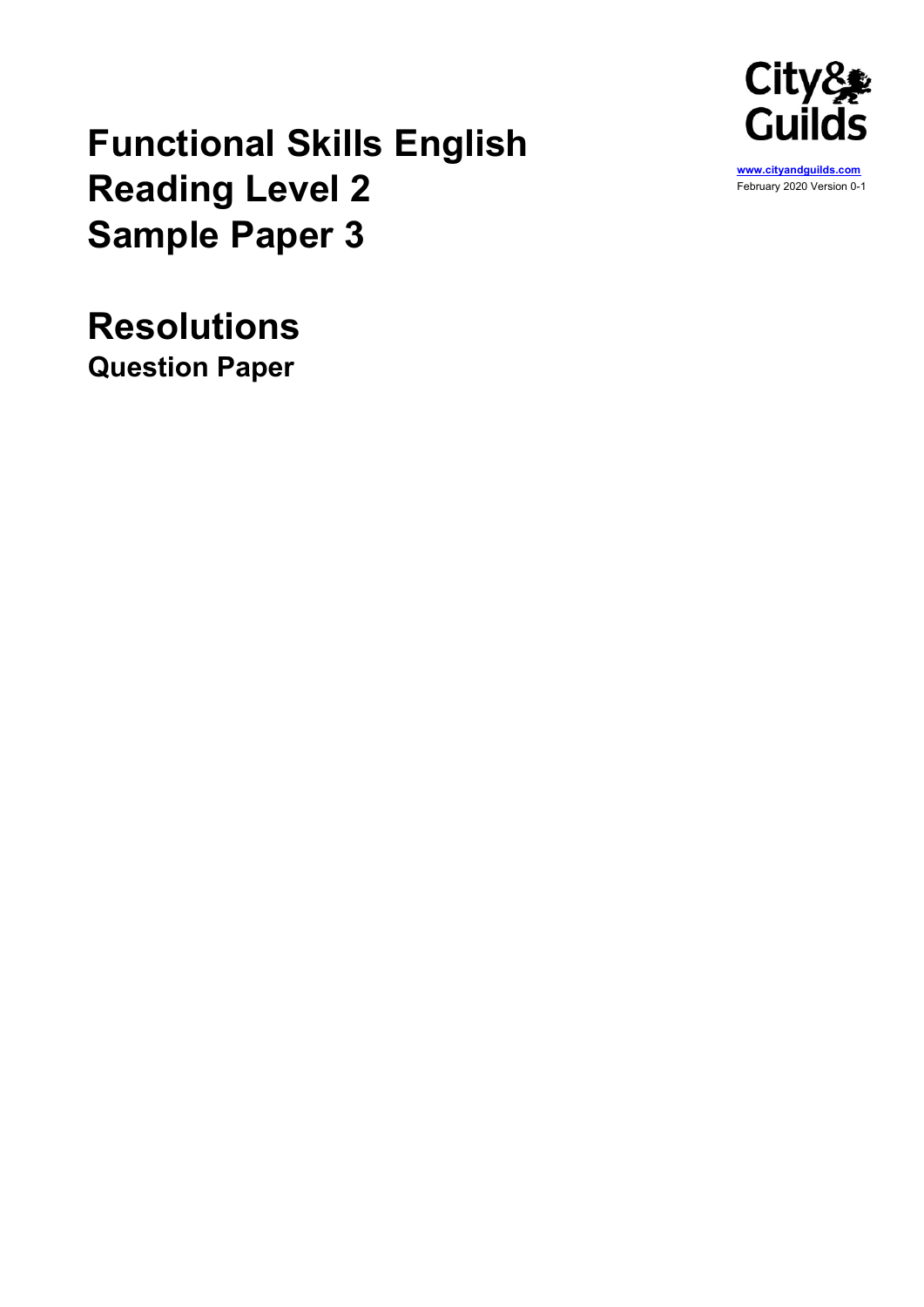## Sample Assessment Level 2 Functional Skills English Reading

Resolutions

#### Candidate Name (First, Middle, Last)

Candidate enrolment number DOB (DDMMYYYY)

Candidate signature and declaration\*

Assessment date (DDMMYYYY) Centre number

#### General information

- The duration of this paper is 1 hour.
- Answer all the questions.
- The maximum marks for each question are shown.
- $\bullet$  The maximum number of marks is  $30$ .

#### General instructions

- Read each question carefully.
- You do not need to write in complete sentences.
- You will not be assessed on spelling, punctuation and grammar.
- Dictionaries **are** allowed

\*I declare that I have no prior knowledge of the questions in this assessment and that I will not divulge to any person information about the questions.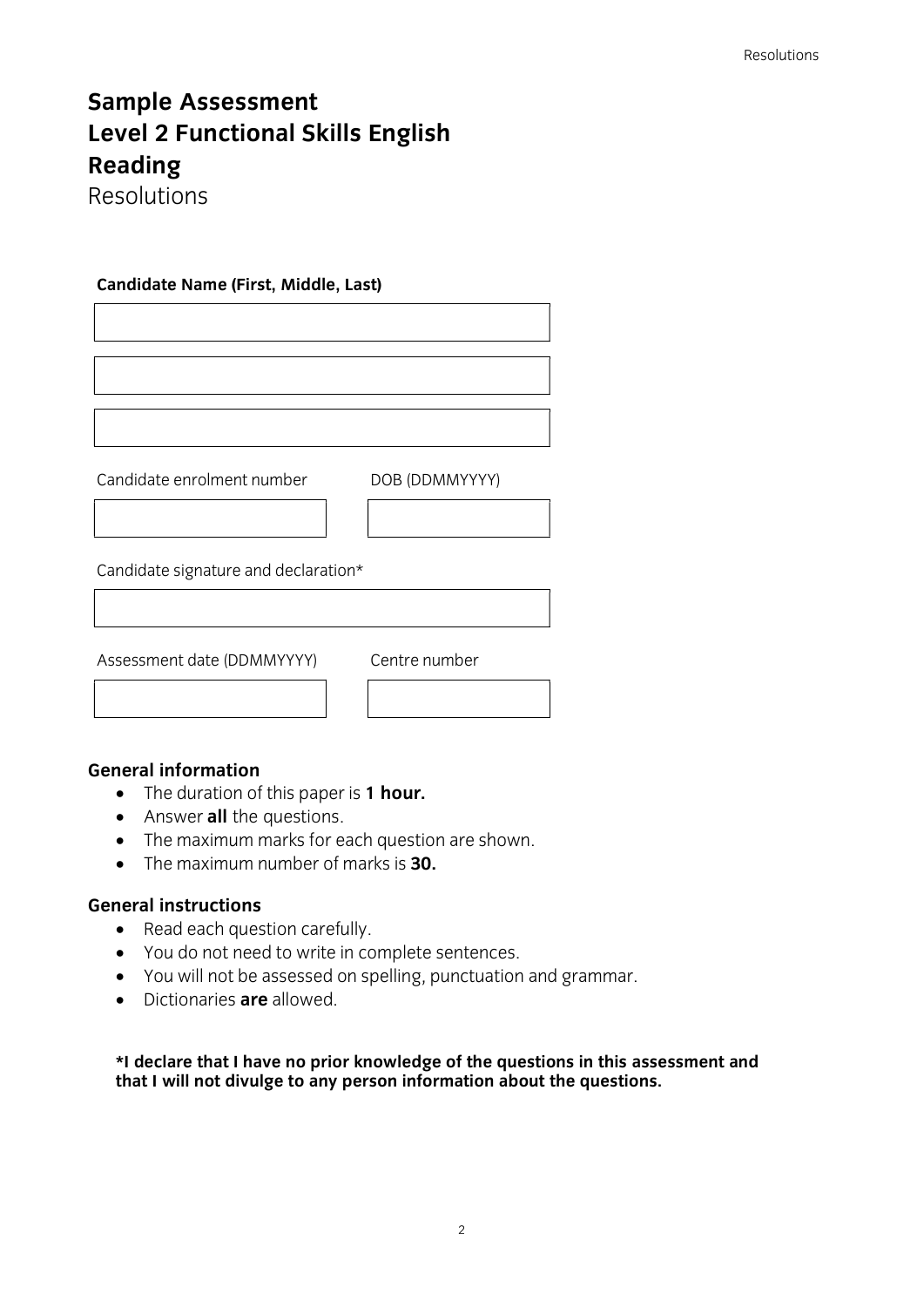#### Read the source documents and then answer the following questions.

Questions 1-6 are about Document 1. Make sure you refer to Document 1 when answering these questions.

1 What are two organisational features that have been used to help the reader locate the four main pieces of advice on keeping resolutions? 2 marks

2 Find two things Suki Tanaka says that suggests she personally struggles to meet 2 marks her resolution goals.

3 Give three words or phrases that are opinions from the first paragraph of Document 1. 3 marks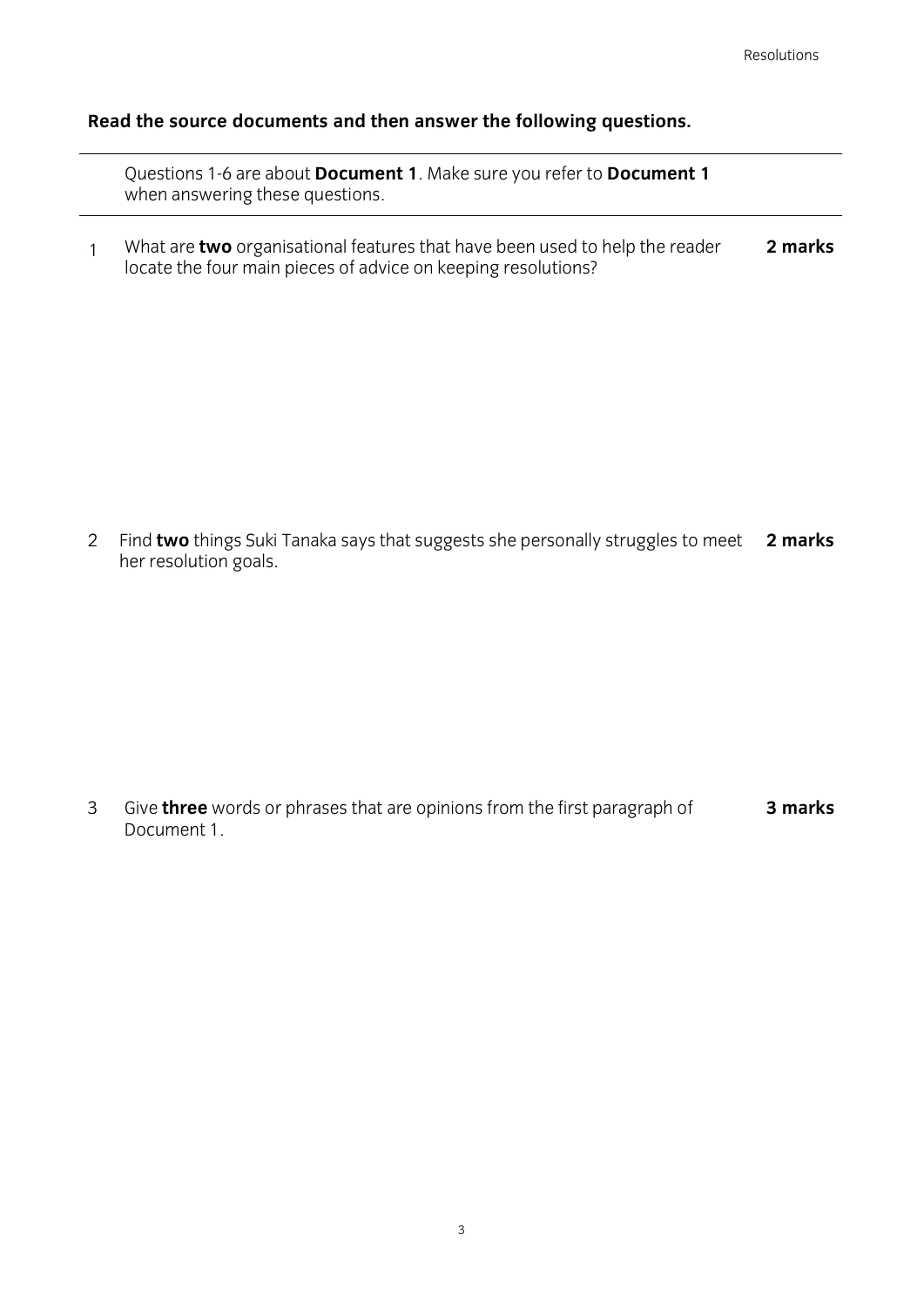- 4 Why does Professor Anya Flores think so many resolutions fail on January 2nd? TICK ONE a) The habit has not had long enough to form. b) It is not the right time to make a change. 1 mark
	- d) There is not enough motivation to succeed.

c) The goals set are unrealistic.

5 Which one of the following people uses a formal tone throughout their quoted comment in Document 1? 1 mark

### TICK ONE

| a) | Professor Lucy Daniels from Leeds University.          |              |
|----|--------------------------------------------------------|--------------|
| b) | Professor Ramesh Mahto from University College London. | $\mathbf{L}$ |
| C) | Professor Anya Flores from the University of Bath.     | $\mathbb{R}$ |
| d) | Dr Richard Brown, author of Achieving What You Want.   |              |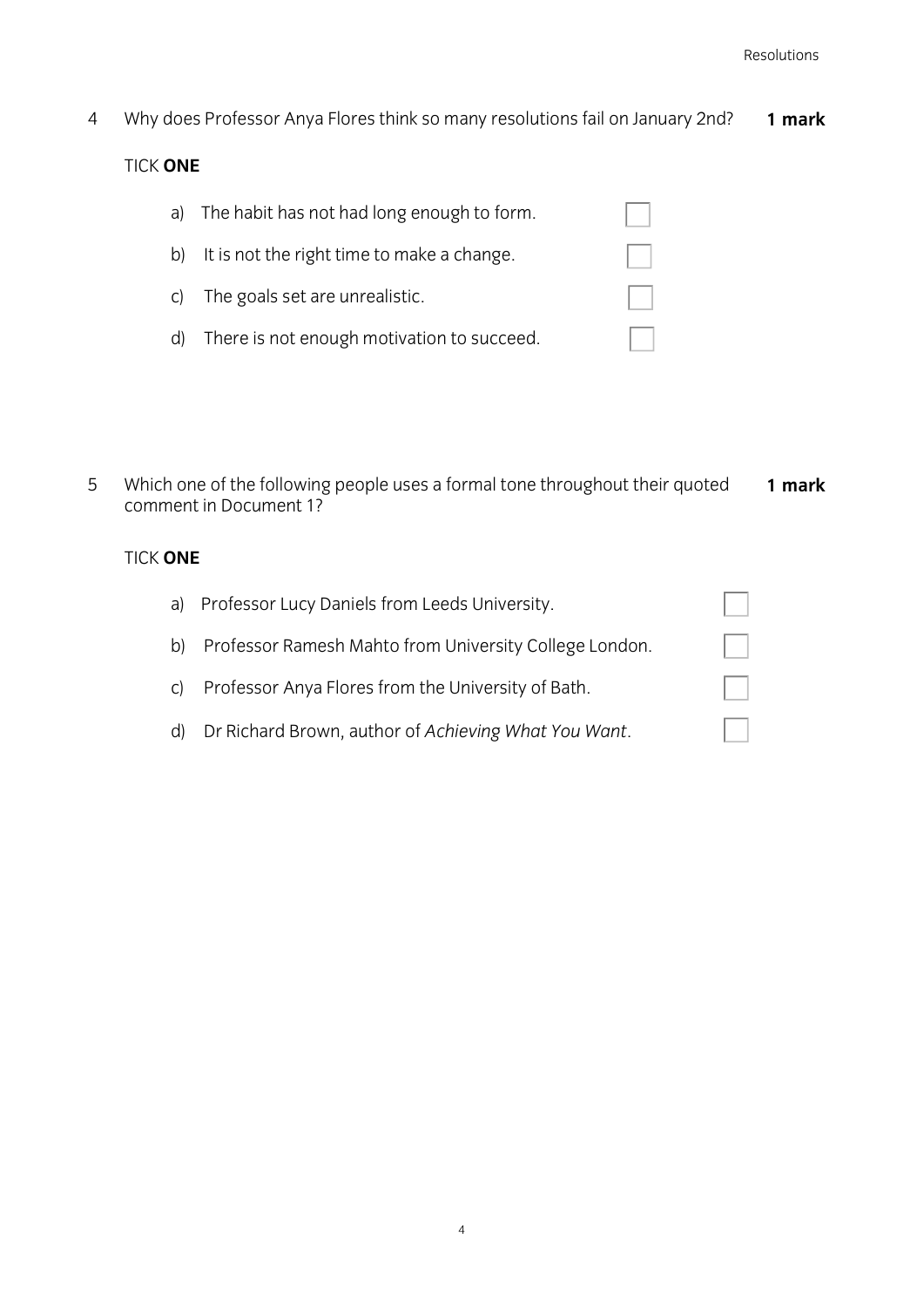6 Apart from formal language, identify two language techniques used in Document 1 to convince the reader the information and advice is trustworthy. 4 marks

For each technique, give an example from the document.

Language Technique

Example from the document

Language Technique

Example from the document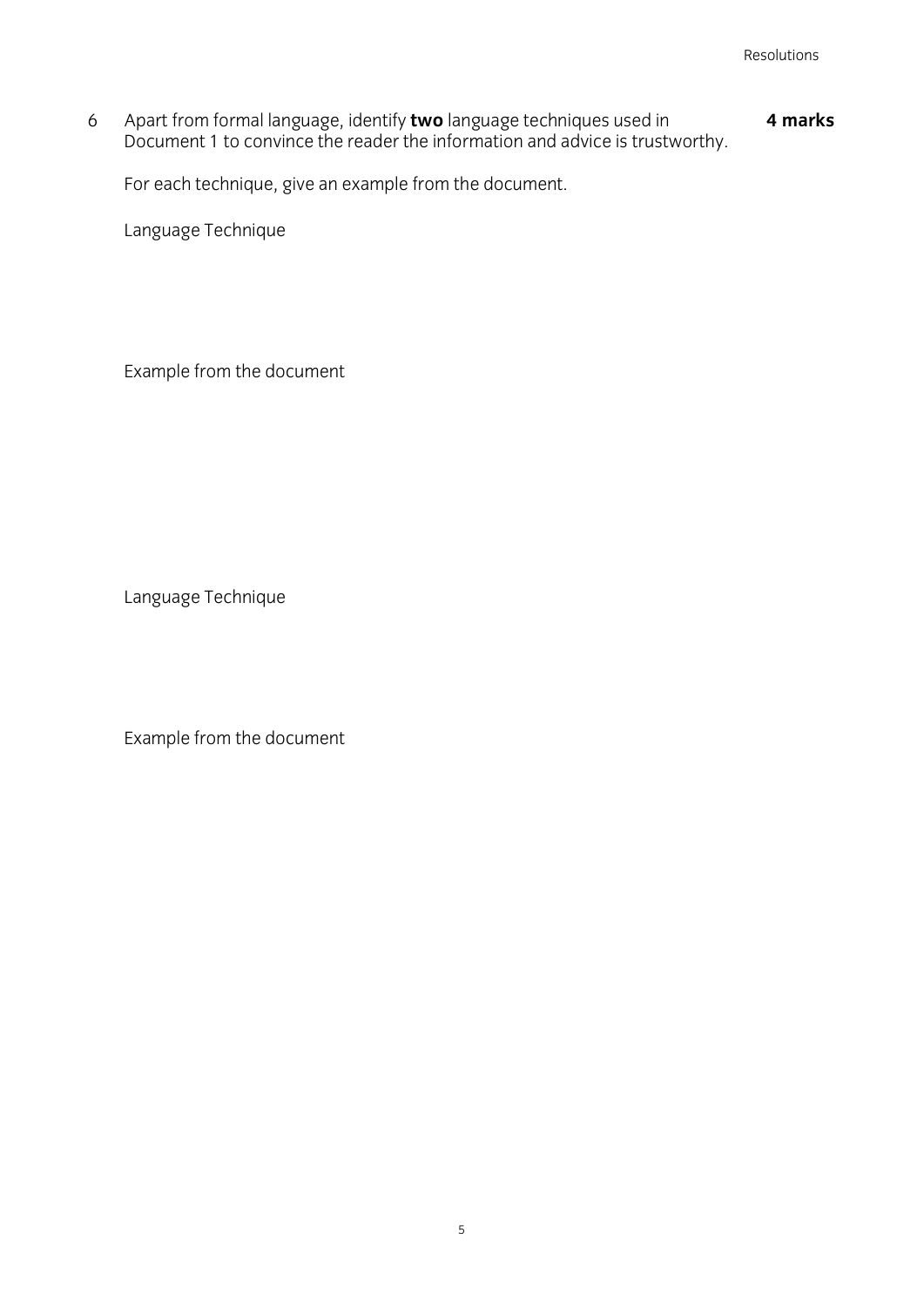|   |                 | Questions 7-13 are about Document 2. Make sure you refer to Document 2<br>when answering these questions.                            |        |
|---|-----------------|--------------------------------------------------------------------------------------------------------------------------------------|--------|
| 7 |                 | Which one of the following <b>best</b> summarises why the author of Document 2<br>thinks cycling makes a good New Year's resolution? | 1 mark |
|   | TICK <b>ONE</b> |                                                                                                                                      |        |
|   | a)              | Cycling offers benefits that help you stick to your goals.                                                                           |        |
|   | $\mathsf{b}$    | Some find it easier to meet targets if we do it with friends.                                                                        |        |
|   | C)              | There are so many different kinds of Greyhound bike.                                                                                 |        |
|   | d)              | There are 'how to' guides available online.                                                                                          |        |
|   |                 |                                                                                                                                      |        |

8 Give one fact about the author of Document 2 that suggests his recommendations 1 mark may be biased.

9 Give three examples of the author using a reassuring tone in Document 2. 3 marks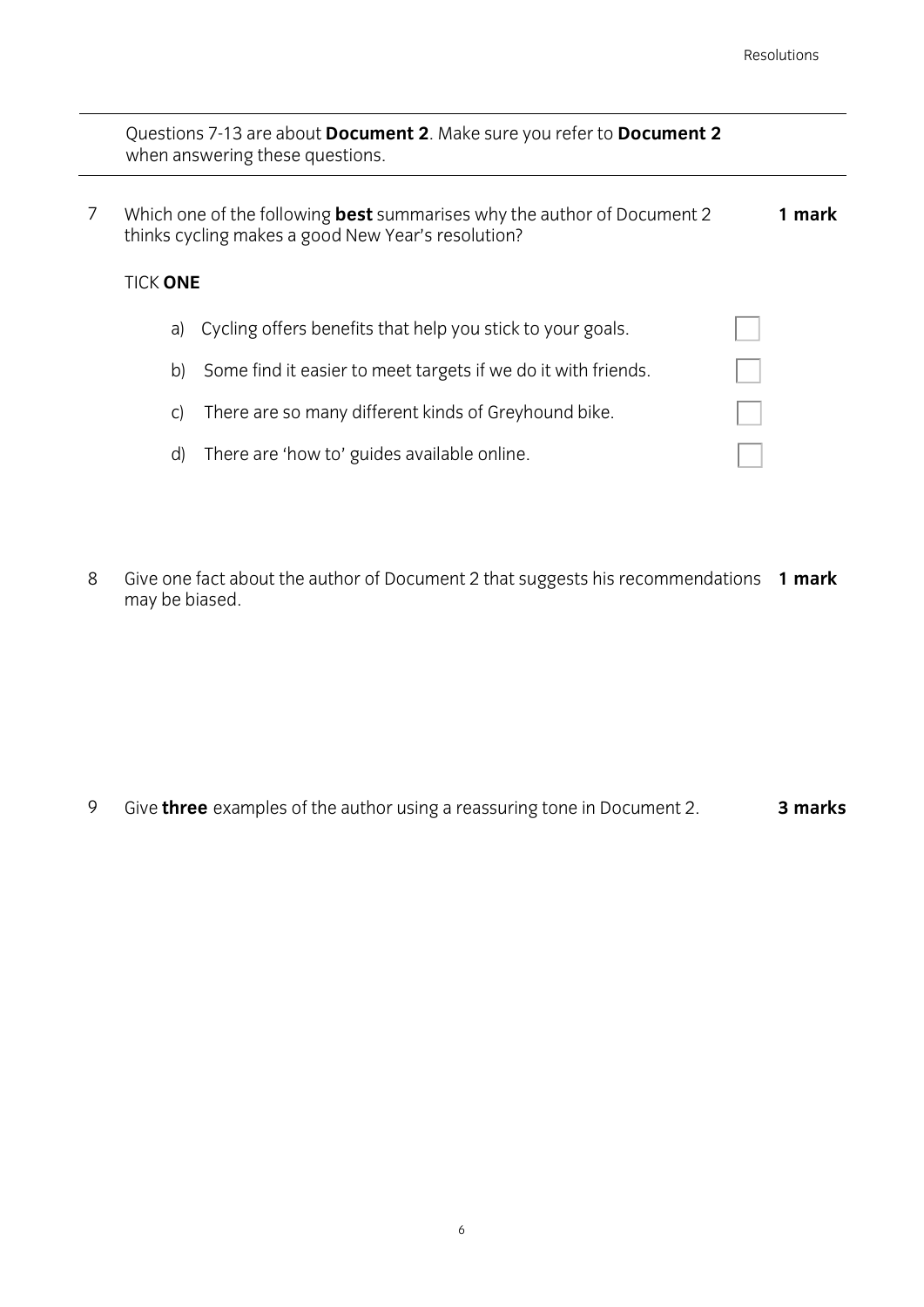10 The author of Document 2 is advising people to choose cycling as a New Year's resolution. What else is he trying to persuade the reader to do? 2 marks

#### TICK TWO

- a) Set a goal to cycle everyday.
- b) Buy a Greyhound bike.
- c) Go cycling with friends.
- d) Cycle for charity.
- e) Read his 'how to' guides.
- f) Buy a mountain bike.
- 11 Using evidence from the section headed You can keep your goals manageable, why does the author of Document 2 think that cycling allows for manageable goals? 1 mark

12 Which one of the following bicycles would be best for someone entering the Long Ride event? 1 mark

#### TICK ONE

a) Peak 10. b) The City Lite. c) Milestar. d) Swifthound 6.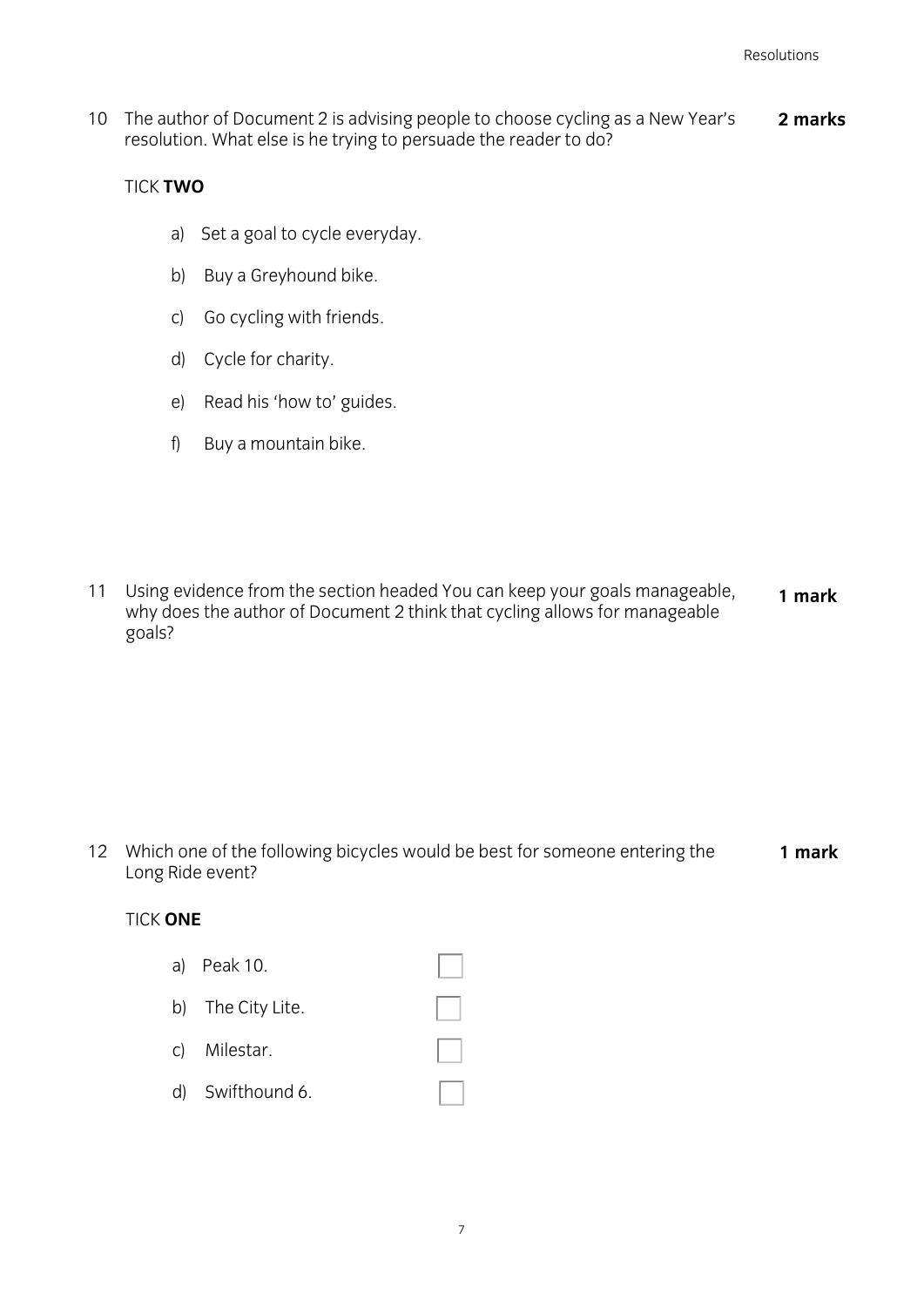13 Identify three biased phrases in the You will love your new bike section of Document 2. 3 marks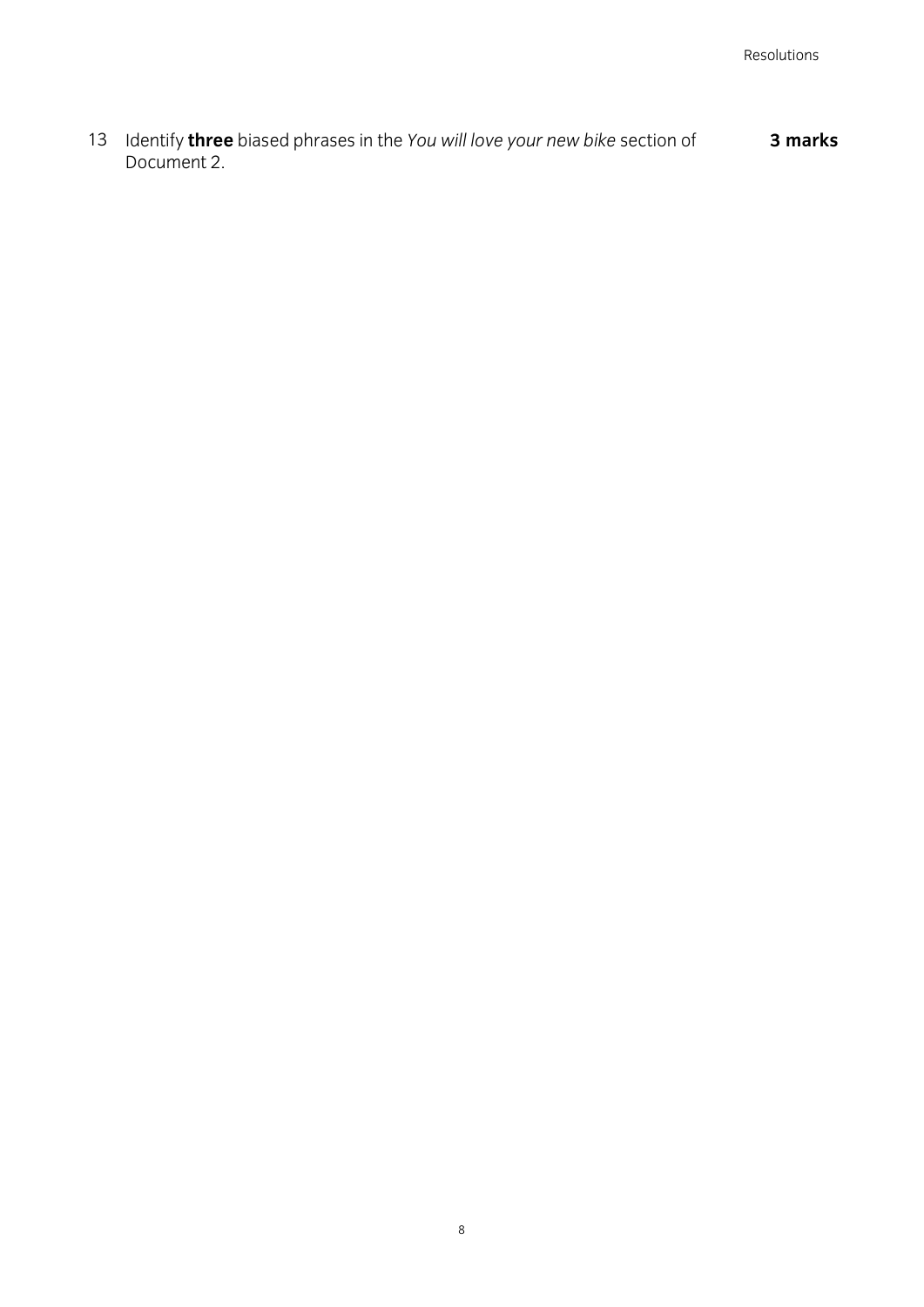Questions 14 and 15 are about both Document 1 and Document 2. Make sure you refer to **both** documents when answering these questions.

14 Document 1 says Don't expect lasting change for at least 3 months. What are two things the author of Document 2 says that shows he disagrees with this? 2 marks

15 Compare views from Documents 1 and 2 on how interacting with other people can affect success in keeping resolutions. 3 marks

End of Assessment